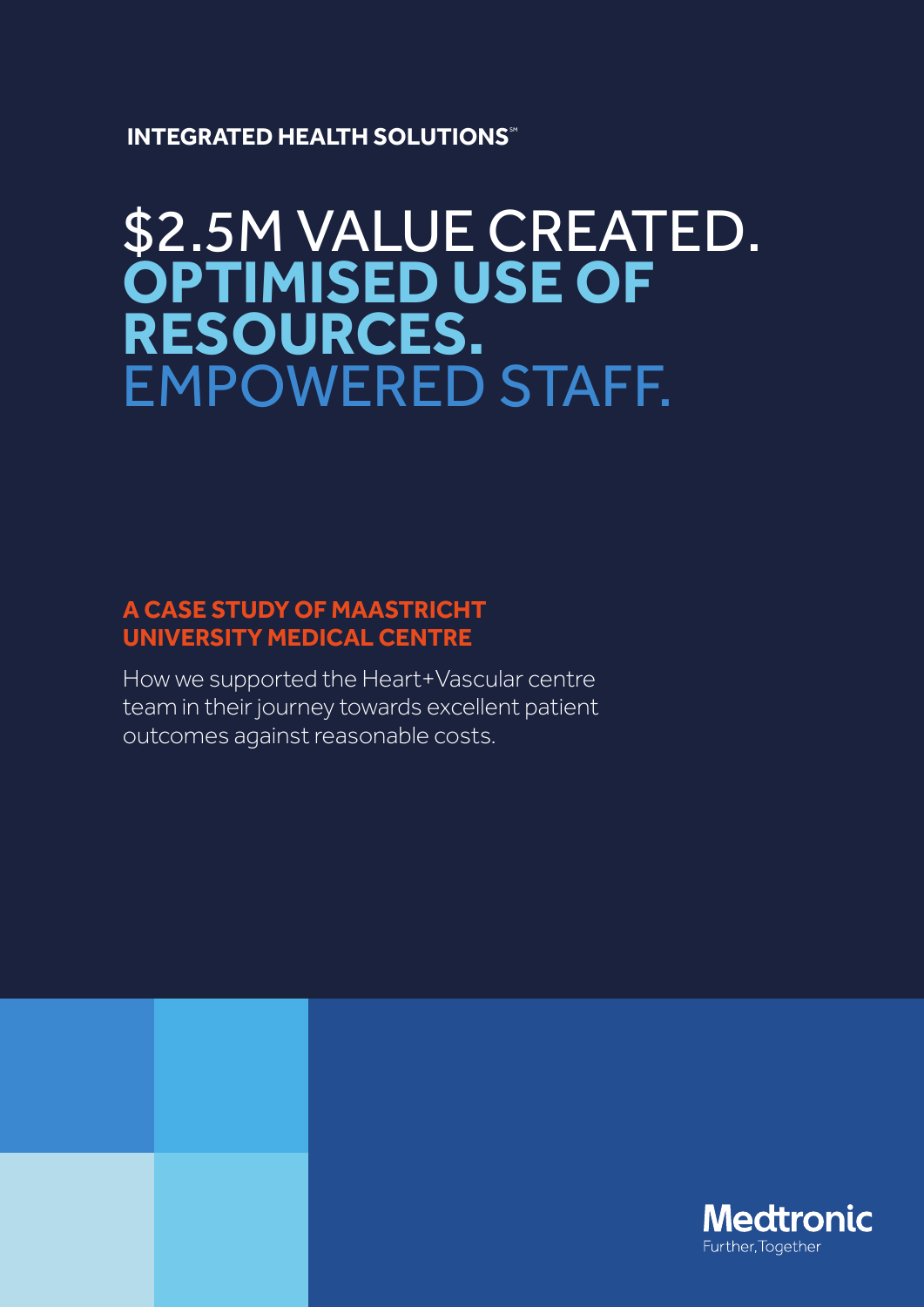#### **THE CHALLENGE**

Maastricht University Medical Centre (MUMC+) is a Dutch academic hospital performing 6,100 cardiovascular procedures and 40,000 outpatient consultations per year. It faced increases in both patient volume and complexity of cases, and is under continuous pressure to maintain a high quality of care for more patients without increasing costs.

#### **THE SOLUTION**

MUMC+ entered into a five-year partnership with Integrated Health Solutions (IHS) in 2014 with three objectives:

- **1. Optimise processes and clinical pathways to reach outcomes excellence**
- **2. Delegate management of CathLab operations to focus on clinical care**
- **3. Engage staff to become a continuous learning organisation**

We started in the Heart+Vascular centre with the ambition of having it ranked as one of the top 10 'Best in Class' cardiovascular centres in Europe by 2020.

#### **Optimise processes and clinical pathways**

Making the most of Medtronic in-depth knowledge of hospital cardiac services operations and expertise in Lean Six Sigma, we deployed our operational excellence programme and contributed to organise a 'one-stop-shop' care centre or 'integrated practice unit'. This is a common space where multidisciplinary clinician and nursing teams are fully organised around the patient's medical condition.

This meant integrating six specialty silos into one patient-centered organisation by:

- Physically moving to a single common location
- " Redesigning all workflows of the outpatient clinic, Operating Rooms (OR) and CathLabs
- Transferring continuous improvement knowhow to the staff through daily preparation meetings and improvement boards to tackle process bottlenecks
- **Professionalising daily operations, by** introducing key performance indicators dashboards

We also optimised the heart failure and Cardiac Resynchronisation Therapy (CRT) clinical pathways. To achieve this we brought together leading clinicians from three major European hospitals to design the "ideal" pathway, aligned with latest guidelines. We mapped value stream and patient flow patterns and built consensus on standard of care.

#### **Delegate management of CathLab operations**

The onsite IHS CathLab manager is fully responsible for all non-clinical processes and staff (27 full time equivalents). Her primary objective is to achieve a gold standard from a quality and safety standpoint and to optimise resource use and high-value equipment. Her key tasks include implementation of a timeout, sign-out procedure, deployment of safety protocols, set up of a CathLab preparation room, optimisation of planning and scheduling and introduction of a staff development and education curriculum.

#### **Become a continuous learning organisation**

The centre motto says it all: "Every day, better than yesterday". We deployed our proprietary Lean Academy training hospital-wide, which combines classroom, mentoring and on-thejob sessions. We involved frontline staff up to executive level-professionals, established a Project Management Office to manage more than 120 Lean Six Sigma projects and set-up 40+ improvement boards to reduce variability in processes. Overall 2500+ employees have been trained.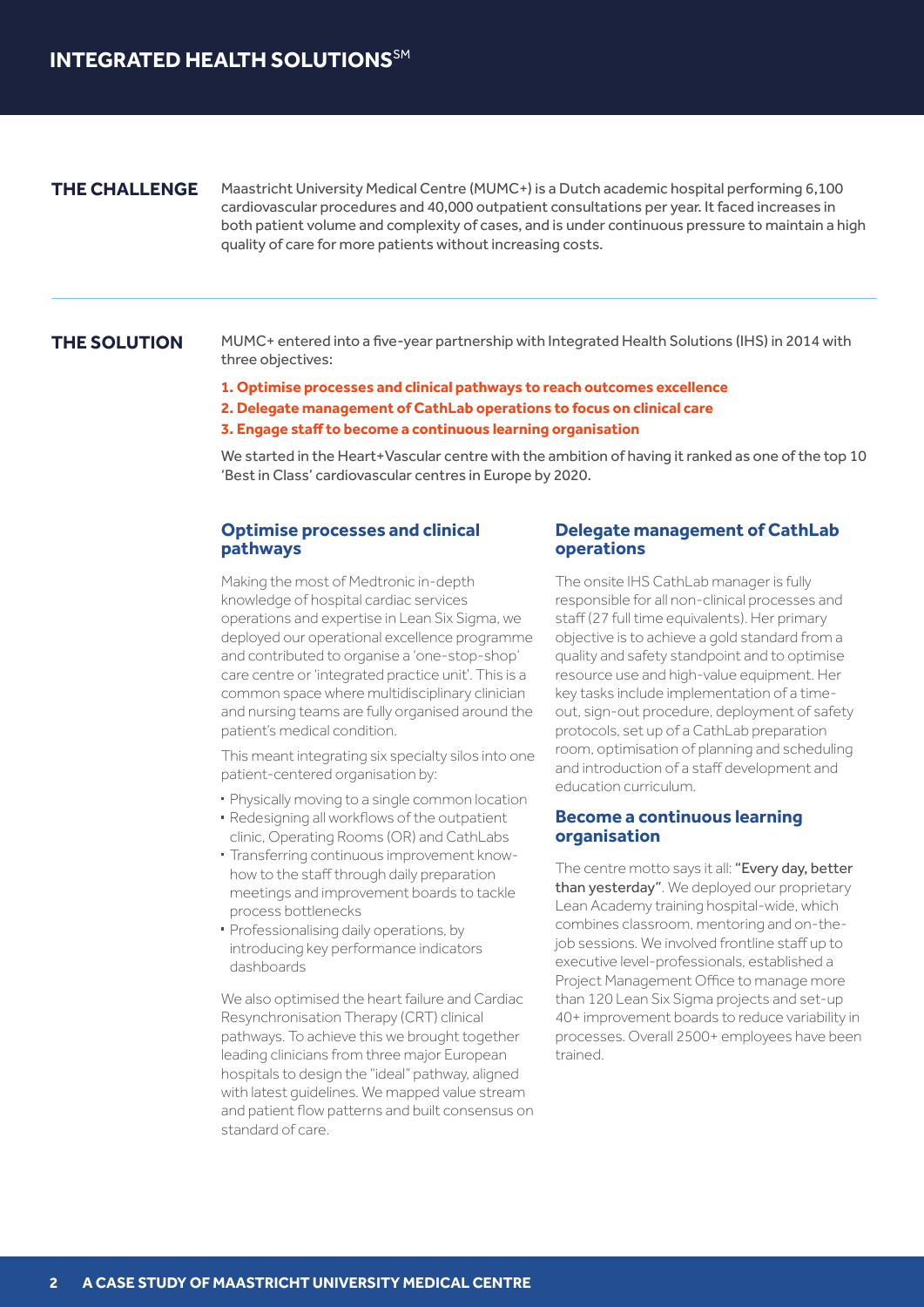#### **THE IMPACT**

In one year the partnership created \$2.5m of economic value including significant cost savings driven by optimised resource use.

- **Reduction in time to diagnosis:** from five visits over two months to one visit of two hours
- **+20%** capacity through better patient triage
- **-50%** of cancelled open heart surgeries, resulting in better OR utilisation and incremental surgeries
- **-30%** of ultrasound echocardiography tests, generating significant cost savings
- **-33%** length of stay for CRT patients
- **x2** patient capacity with less staff through planning optimisation, which led to reduced waiting list and increased patient satisfaction
- **+15%** productivity in CathLabs, driven by a reduction in cancelled procedures and by optimised planning and scheduling

In summary, the Heart+Vascular centre could deliver patient-centric and cost-effective care, improving efficiency of operational efforts and increasing capacity. These results were achieved together with more engaged staff and higher patient satisfaction.

"To become a centre of excellence you not only need the cardiologist's technical ability, you need the whole infrastructure to be optimised to deliver better outcomes." **Prof Dr Michael Jacobs**

Chairman and Professor of Surgery, Executive Director Heart+Vascular Centre

''We can now help more patients with optimised resources to provide a better service.'' **Raymond van Oosterhout**

Former Managing Director, Heart+Vascular Centre

#### **Who are we?**

In 2013, Medtronic created Integrated Health Solutions, a new business focused on developing long term partnerships to deliver high quality care in a more cost-effective way.

We offer managed services for CathLabs, Operating Rooms and ICUs. IHS also provides chronic disease management solutions e.g. for diabetes, bariatric and heart failure patients.

Our care setting solutions are built on 4 pillars:

- **Turnkey set-up:** Fund, design and deliver stateof-the-art infrastructure and capital equipment
- **Manage:** Manage non-clinical operations through on-site managers
- **Optimise:** Deliver efficiency gains and optimise patient pathways, using our Lean Sigma expertise and catalogue of Best Practices
- **Develop:** Accelerate patient access to care, and enhance reputation and patient experience

IHS has today over 90 long term contracts in place. When you work with us, you benefit from our scale and network to collaborate, benchmark and learn – so you can continually improve, together.

 $H.S$  was awarded the 2016 Frost & Sullivan Market Leadership award for its CathLab managed services offering.